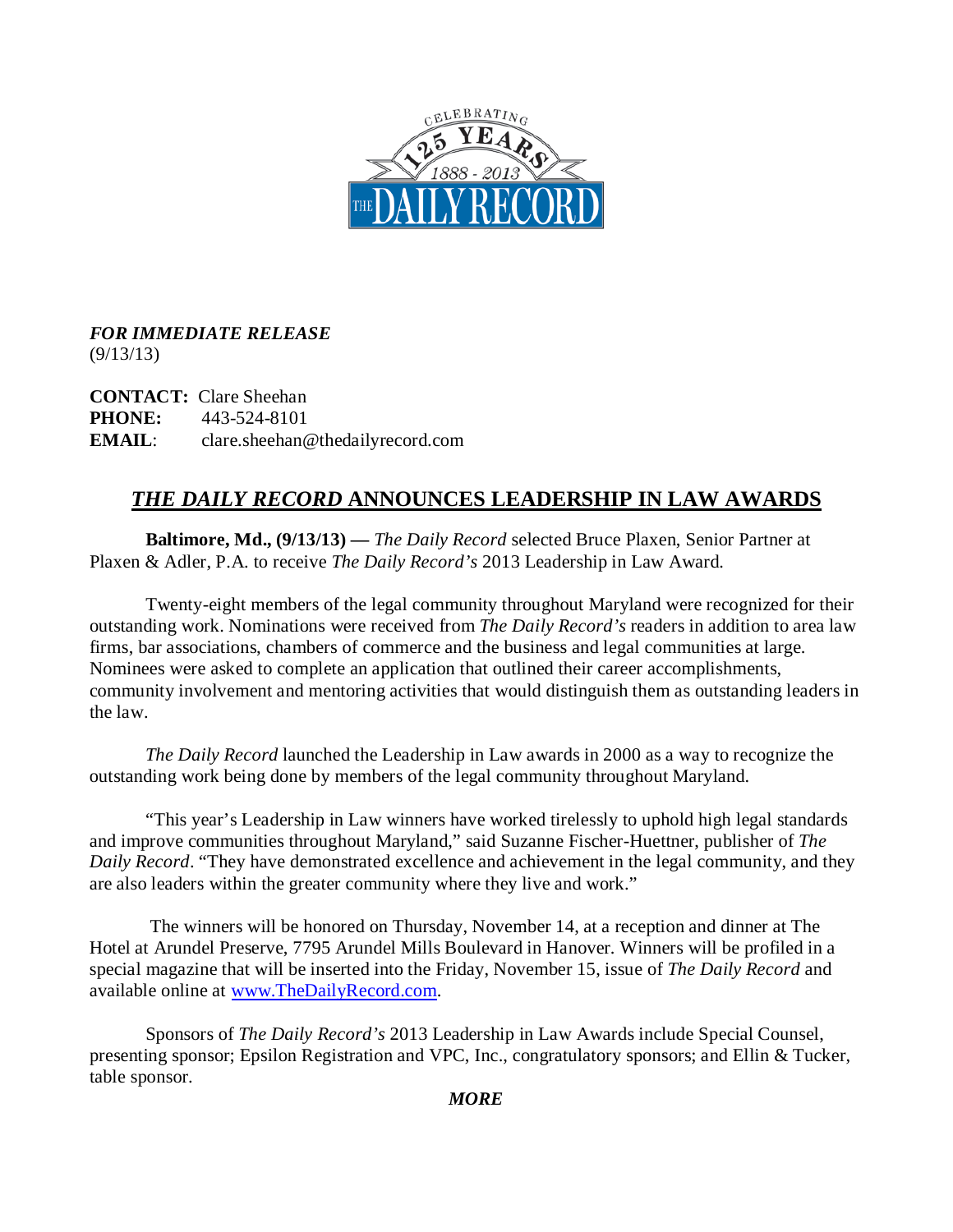For more information about sponsorships and tickets for *The Daily Record's* 2013 Leadership in Law Awards, visit [www.TheDailyRecord.com.](http://www.thedailyrecord.com/)

## **About** *The Daily Record*

For 125 years, *The Daily Record* has provided trusted legal and business information to Maryland readers. In addition to the daily newspaper published five days a week*, The Daily Record* publishes its website, www.TheDailyRecord.com; six blogs, On the Record, Eye on Annapolis, Maryland Business, Movers and Shakers, Generation JD and Small Biz Buzz; four e-newsletters, TDR Insider, Real Estate Weekly, TDR Auction Notices and Best Practices; and a variety of special publications on topics of interest to Maryland business and legal professionals.

*The Daily Record* also honors leading Marylanders through eight annual awards events: Maryland's Top 100 Women, Influential Marylanders, 20 in Their Twenties, VIP List, Maryland's Most Admired CEOs, Innovator of the Year, Leadership in Law and Leading Women. *The Daily Record* is owned by The Dolan Co., trading as DM, of Minneapolis, Minn.

## **2013 Leadership in Law Awards:**

Jim Astrachan, Astrachan Gunst Thomas, P.C. Michael Baxter, Baxter, Baker, Sidle, Conn & Jones William Carr, Circuit Court for Harford County Alan Cason, McGuireWoods, LLP Joseph Cassilly, Office of the State's Attorney for Harford County John J. Condliffe, Levin & Gann, P.A. Dolores Dorsainvil, Office of Bar Counsel William Dunn, Circuit Court for Baltimore City Dorothy Fait, Fait, Wise & DiLima, LLP Guy Flynn, DLA Piper Martin Himeles, Zuckerman Spaeder LLP E. Scott Johnson, Ober | Kaler Wilhelm Joseph, Maryland Legal Aid Franklin Lee, Tydings & Rosenberg LLP James MacAlister, Saiontz & Kirk P.A. Hillary Michaud, Stevenson University Hassan Murphy, Murphy, Falcon & Murphy Gary Norman, U.S. Department of Health and Human Services Bruce Plaxen, Plaxen & Adler, P.A. Anne-Herbert Rollins, Miles & Stockbridge, P.C. Jane Santoni, Williams & Santoni, LLP Jeff Schwaber, Stein Sperling Bennett De Jong Driscoll, P.C. Stuart Simms, Brown, Goldstein & Levy, LLP Michael Siri, Bowie & Jensen, LLC Harry Storm, Lerch, Early & Brewer, Chartered